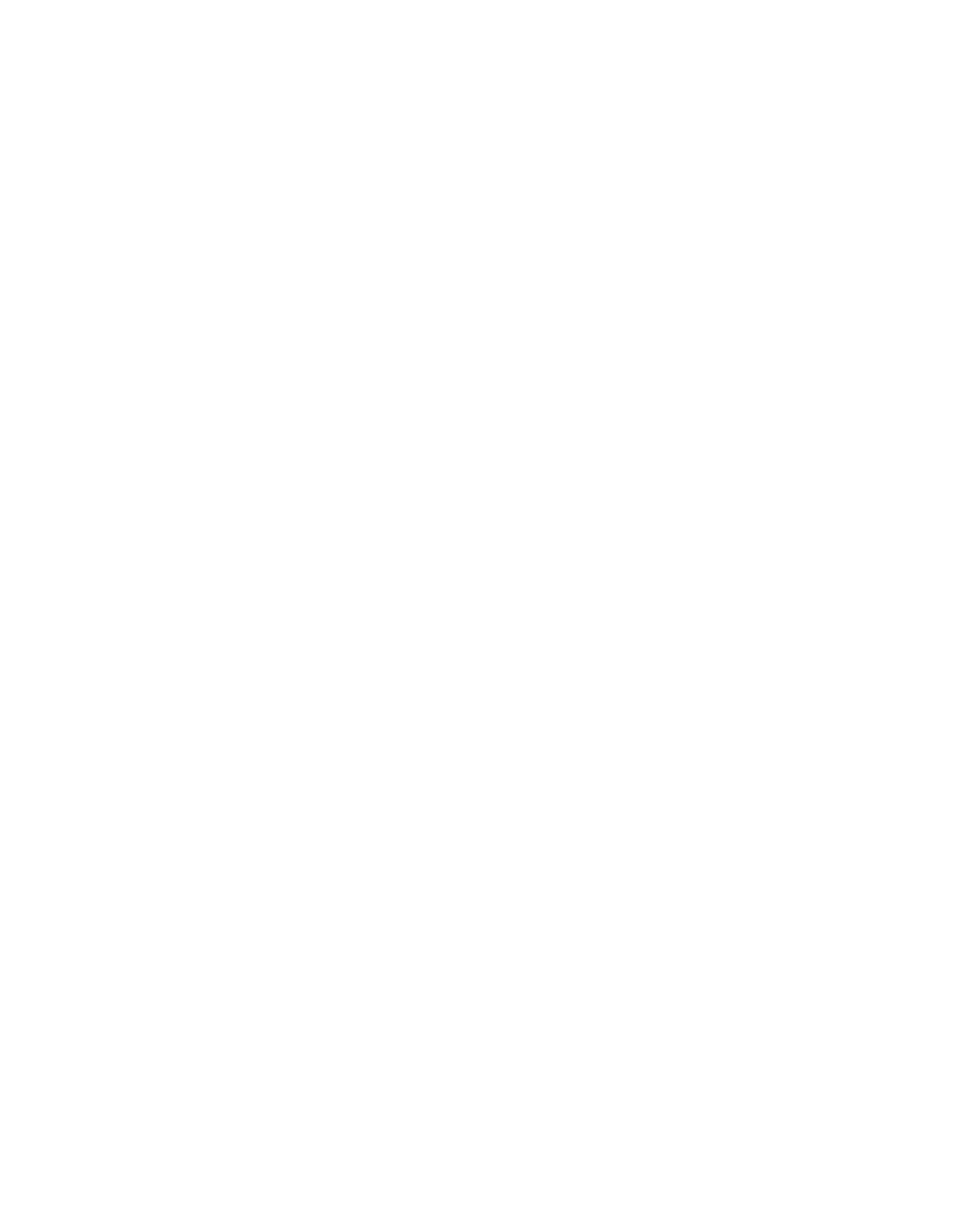# **Contents**

| 1              |                                                                                     |  |
|----------------|-------------------------------------------------------------------------------------|--|
|                |                                                                                     |  |
|                |                                                                                     |  |
|                |                                                                                     |  |
|                |                                                                                     |  |
|                |                                                                                     |  |
|                |                                                                                     |  |
|                |                                                                                     |  |
|                |                                                                                     |  |
|                |                                                                                     |  |
|                |                                                                                     |  |
|                |                                                                                     |  |
|                |                                                                                     |  |
|                |                                                                                     |  |
|                |                                                                                     |  |
| $\overline{2}$ |                                                                                     |  |
|                |                                                                                     |  |
|                |                                                                                     |  |
|                |                                                                                     |  |
| A              |                                                                                     |  |
|                |                                                                                     |  |
|                |                                                                                     |  |
|                | The "Previous version detected but no database available" message appears11         |  |
|                |                                                                                     |  |
|                |                                                                                     |  |
|                | The setup program needs access to the Microsoft .NET Framework Version 1.1 media 12 |  |
|                |                                                                                     |  |
| B              |                                                                                     |  |
|                |                                                                                     |  |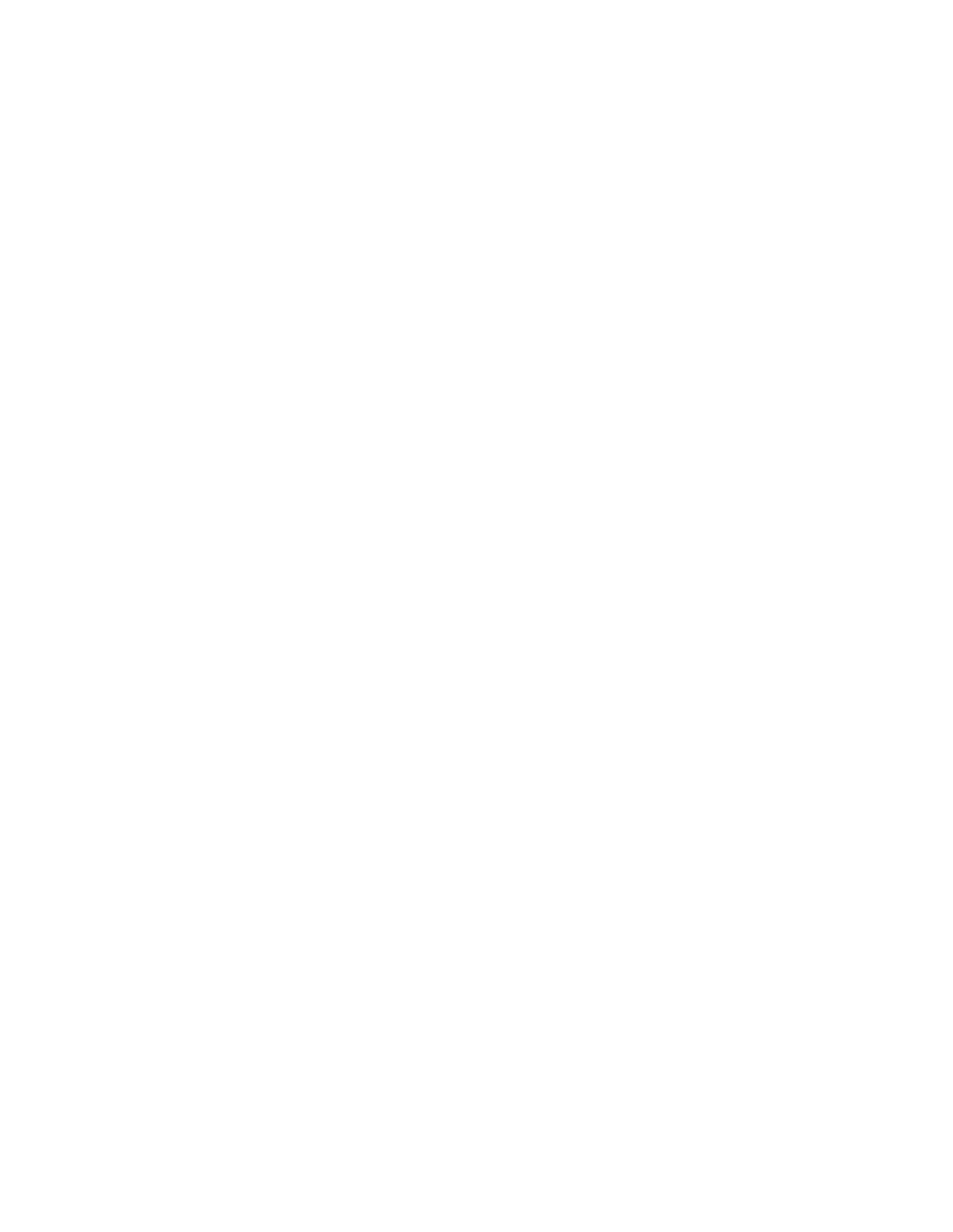## <span id="page-4-1"></span>Preparing for the installation

<span id="page-4-0"></span>**[Overview](#page-4-2)** [Related resources](#page-4-3) [System requirements](#page-5-0) [Setting up a Microsoft Windows service account and mailbox](#page-6-1)

### <span id="page-4-2"></span>**Overview**

As of BlackBerry® Enterprise Server Version 4.1.3, RIM fully supports and certifies BlackBerry Enterprise Server installations in a Microsoft® Exchange 2007 environment.

This document covers basic BlackBerry Enterprise Server for Microsoft Exchange 2007 installation and administration procedures. It assumes that you are installing the BlackBerry Enterprise Server components on one dedicated computer.

To install the BlackBerry Enterprise Server, complete the following tasks:

- verify the system requirements
- set up and assign permissions to a Microsoft Windows<sup>®</sup> service account and mailbox
- install the BlackBerry Enterprise Server software

## <span id="page-4-3"></span>Related resources

| Guide                                                                                              | <b>Information</b>                                                                                                                                                                                                                                                                                           |
|----------------------------------------------------------------------------------------------------|--------------------------------------------------------------------------------------------------------------------------------------------------------------------------------------------------------------------------------------------------------------------------------------------------------------|
| <b>BlackBerry Enterprise Server Versions 4.1.3 Feature and Technical</b><br><i><b>Overview</b></i> | <b>BlackBerry Enterprise Server architecture and components</b><br>$\bullet$                                                                                                                                                                                                                                 |
| <b>BlackBerry Enterprise Server Versions 4.1.3 Installation Guide</b>                              | advanced installation options (for example, installation<br>$\bullet$<br>requirements for instant messaging)<br>setup types and installing the BlackBerry Enterprise Server<br>$\bullet$<br>components on multiple computers<br>removing the BlackBerry Enterprise Server from your<br>$\bullet$<br>computer |
| <b>BlackBerry Enterprise Server Version 4.1.3 System Administration Guide •</b>                    | advanced BlackBerry Enterprise Server Version 4.1 setup and<br>administration tasks (for example, security options and<br>managing users)<br>setting up a BlackBerry device on the BlackBerry Enterprise<br>$\bullet$<br>Server Version 4.1                                                                  |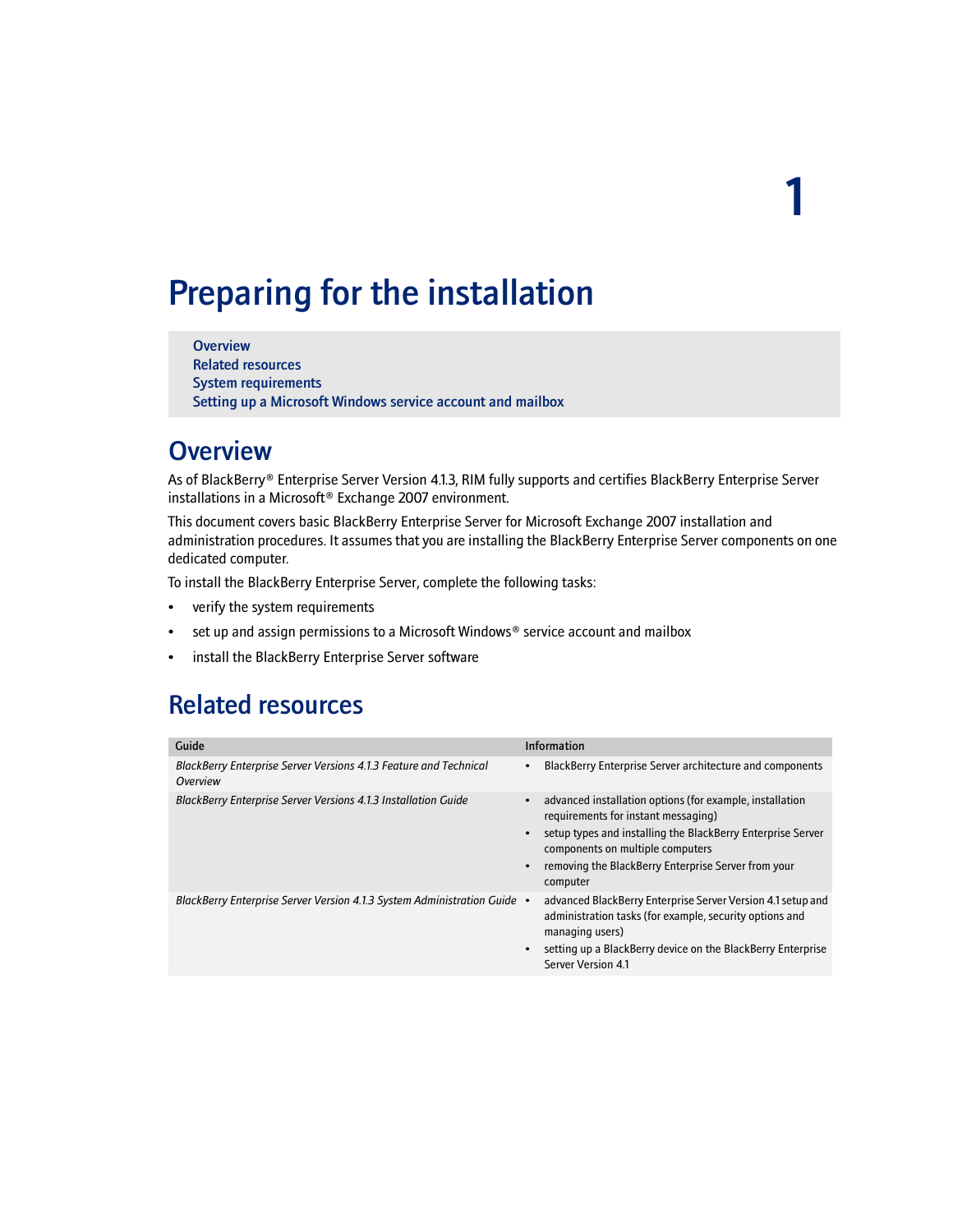## <span id="page-5-0"></span>System requirements

Your computer should meet the following minimum hardware and software requirements:

#### <span id="page-5-1"></span>Operating system

| Requirement                                                                                                                                                                                                                                                                                                                                     |  |  |
|-------------------------------------------------------------------------------------------------------------------------------------------------------------------------------------------------------------------------------------------------------------------------------------------------------------------------------------------------|--|--|
| One of the following is installed:                                                                                                                                                                                                                                                                                                              |  |  |
| Microsoft Windows 2000 Server® (Standard or Advanced editions) with Service Pack (SP) 4 and all critical updates<br>Microsoft Windows Server 2003 (Standard, Enterprise or Small Business Server) with SP1 and all critical updates                                                                                                             |  |  |
| The Internet Service Manager component of Internet Information Services is installed from your Microsoft Windows installation $\Box$<br>media.                                                                                                                                                                                                  |  |  |
| If you are using Microsoft Windows 2000 Server, and Microsoft SQL Server <sup><math>m</math></sup> 2000 or 2005 is installed on the computer on which $\Box$<br>you plan to install the BlackBerry Enterprise Server, Microsoft Data Access Component Version 2.8 with Security Patch MS04-<br>003 (Version 2000.85.1025.00) must be installed. |  |  |

#### <span id="page-5-2"></span>**Hardware**

| Requirement                                                                                                       |  |
|-------------------------------------------------------------------------------------------------------------------|--|
| Intel® Pentium® III processor (800 MHz or greater); Intel Pentium IV processor (2 GHz or greater) is recommended. |  |
| Minimum 1.5 or more gigabytes of RAM are available.                                                               |  |

#### <span id="page-5-3"></span>Messaging server

| Requirement                                                                                                      |  |  |
|------------------------------------------------------------------------------------------------------------------|--|--|
| Microsoft Exchange 2007 is installed.                                                                            |  |  |
| One of the following is installed on the computer on which you plan to install the BlackBerry Enterprise Server: |  |  |
| Microsoft Exchange 2003 System Tools with SP2<br>٠                                                               |  |  |
| Microsoft Exchange Server MAPI Client and Collaboration Data Objects 1.2.1                                       |  |  |
| See http://support.microsoft.com/kb/929590 for more information.                                                 |  |  |
| Note: Do not install Microsoft Outlook® on the same computer as the Microsoft Exchange administration tool.      |  |  |

#### <span id="page-5-4"></span>**Network**

Requirement The corporate firewall or proxy permits the BlackBerry Enterprise Server to initiate and maintain an outbound connection to the  $\;\;\Box$ BlackBerry Infrastructure on TCP port 3101. The proxy server is transparent if you are using a proxying firewall.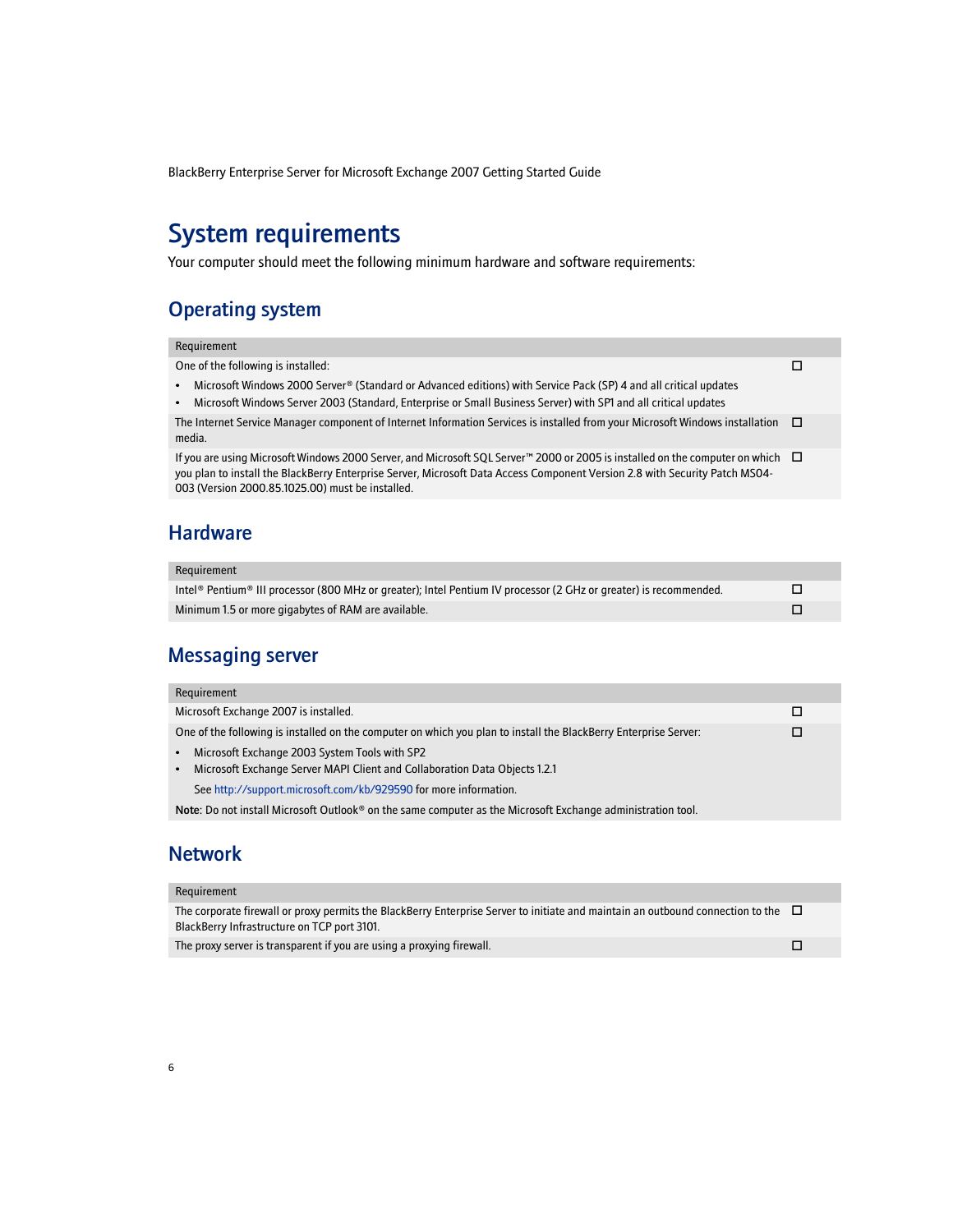$\Box$ 

#### <span id="page-6-0"></span>Database

#### Requirement

One of the following is installed in your environment:

- Microsoft SQL Server 2000 Desktop Engine
- Microsoft SQL Server 2000 with SP4
- Microsoft SQL Server 2005 with SP1

Note: You can install Microsoft SQL Server 2000 Desktop Engine during the BlackBerry Enterprise Server installation.

### <span id="page-6-1"></span>Setting up a Microsoft Windows service account and mailbox

To perform the BlackBerry Enterprise Server installation, administration, and upgrade tasks, you must create and set up a Microsoft Windows service account and mailbox.

#### <span id="page-6-2"></span>Create a Microsoft Exchange account and mailbox

- 1. Log in to your Microsoft Exchange computer as an administrator with permission to set up a service account.
- 2. Open the Exchange Management Console.
- 3. Create a new service account with the name BESAdmin.

#### <span id="page-6-3"></span>Set Microsoft Exchange Server permission for the service account

Enable the BlackBerry Enterprise Server to write information to the service account mailbox.

> On the Microsoft Exchange 2007 Server, in the Exchange Management Shell, type the following commands: get-mailboxserver "<mail\_server\_name>" | add-exchangeadministrator "BESAdmin" –role ViewOnlyAdmin

```
get-mailboxserver "<mail_server_name>" | add-adpermission –user "BESAdmin" 
–accessrights ExtendedRight –extendedrights Send-As, Receive-As, ms-Exch-Store-Admin
```
#### <span id="page-6-4"></span>Set Send As permission to enable BlackBerry users to send messages

- 1. On the taskbar, click Start > Administrative Tools > Active Directory Users and Computers.
- 2. On the View menu, click Advanced Features.
- 3. Right-click the root of the domain.
- 4. Click Properties.
- 5. On the Security tab, click Advanced.
- 6. Click Add.
- 7. Type BESAdmin.
- 8. Click Check Name.
- 9. Click OK.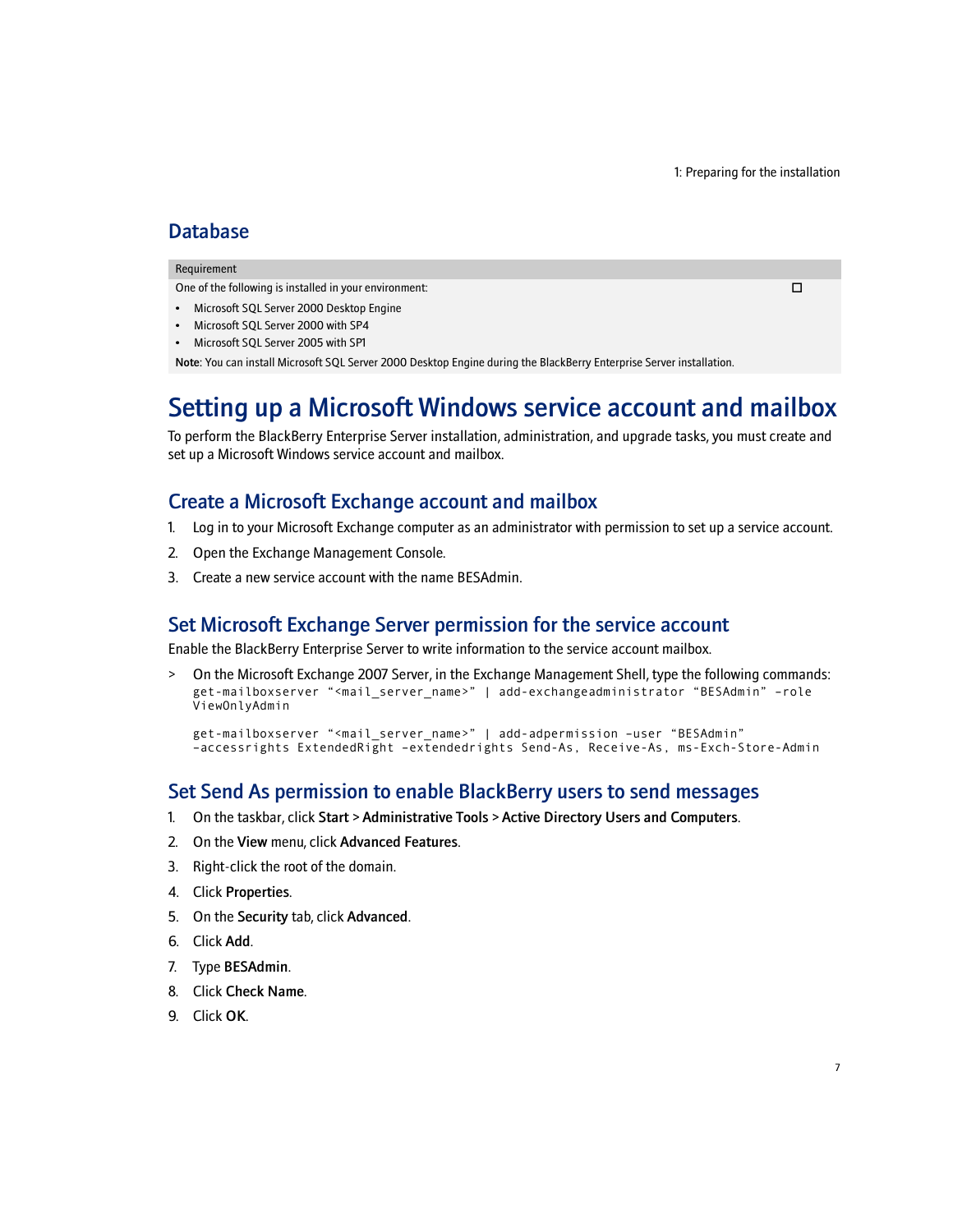- 10. In the Apply Onto drop-down list, click User Objects.
- 11. In the Allow column, select the Send As check box.
- 12. Click Apply.
- 13. Click OK.

#### <span id="page-7-0"></span>Set Local Security Policy permissions for the service account

Enable the BESAdmin administrator to log in to the local computer, and run the BlackBerry Enterprise Server as a Microsoft Windows service.

- 1. Right-click My Computer.
- 2. Click Manage.
- 3. In the left pane, expand Local Users and Groups.
- 4. Browse to the Groups folder.
- 5. In the right pane, double-click the Administrators group.
- 6. Click Add.
- 7. In the Enter the object names to select field, type BESAdmin.
- 8. Click OK.
- 9. Click Apply.
- 10. Click OK.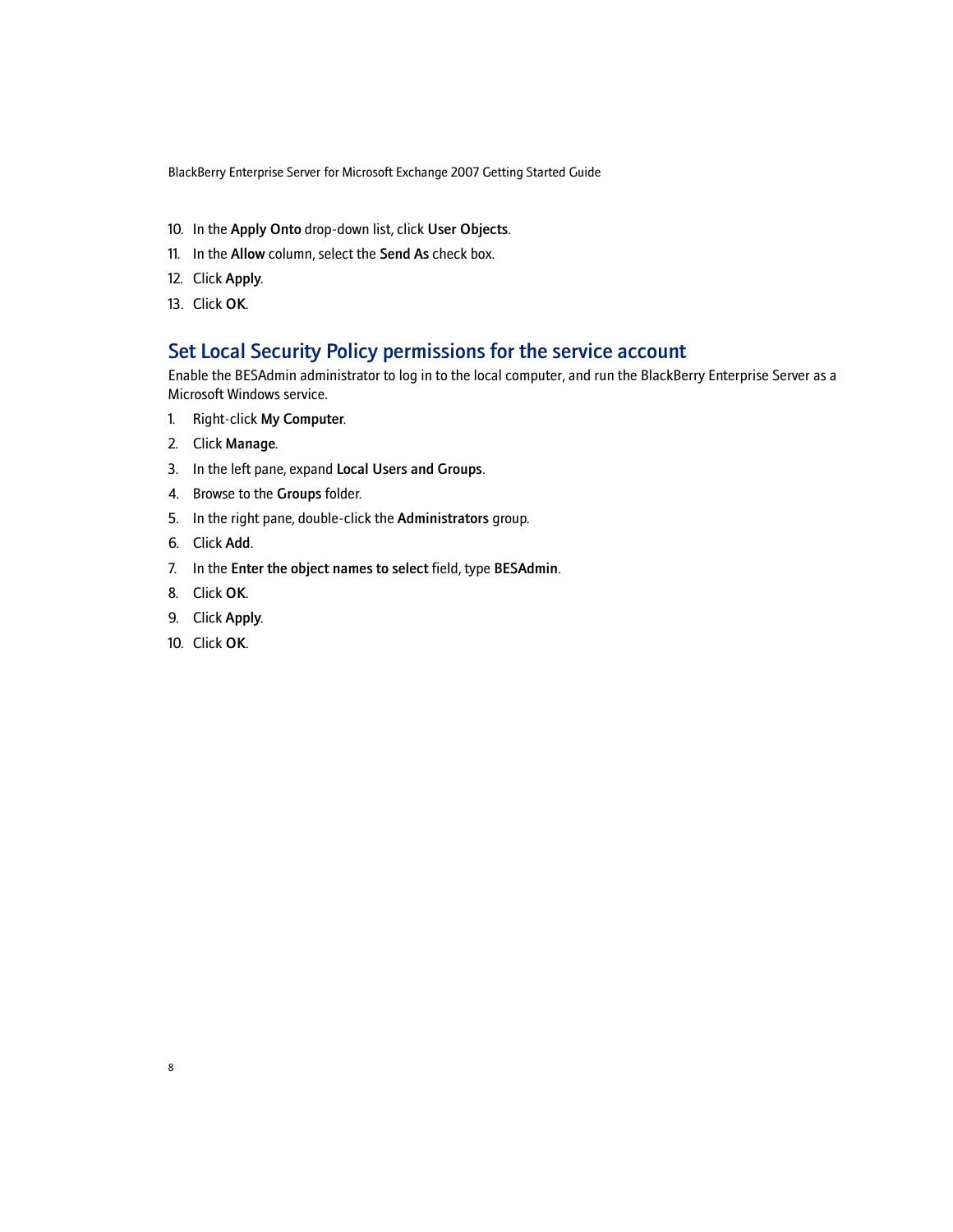## <span id="page-8-1"></span><span id="page-8-0"></span>Installing the BlackBerry Enterprise Server and setting up a BlackBerry device

[Installing the BlackBerry Enterprise Server](#page-8-2) [Setting up a BlackBerry device on the BlackBerry Enterprise Server](#page-9-0)

### <span id="page-8-2"></span>Installing the BlackBerry Enterprise Server

Before installing the BlackBerry Enterprise Server, make sure that you have the following installation credentials:

- client access license key
- **SRP** identifier
- SRP key
- SRP host (if provided by your vendor)

Make sure that you have the following information from your environment:

- name of the mailbox that you created for the BESAdmin service account
- computer name of your messaging server
- computer name and port number of the proxy server (if applicable)

#### <span id="page-8-3"></span>Install the BlackBerry Enterprise Server

- 1. Log in to your computer using the BESAdmin service account that you created.
- 2. Double-click the setup.exe file.
- 3. Complete the instructions on the screen.
- 4. When prompted to restart the computer, click Yes.
- 5. Log in using the BESAdmin service account.
- 6. Complete the installation wizard.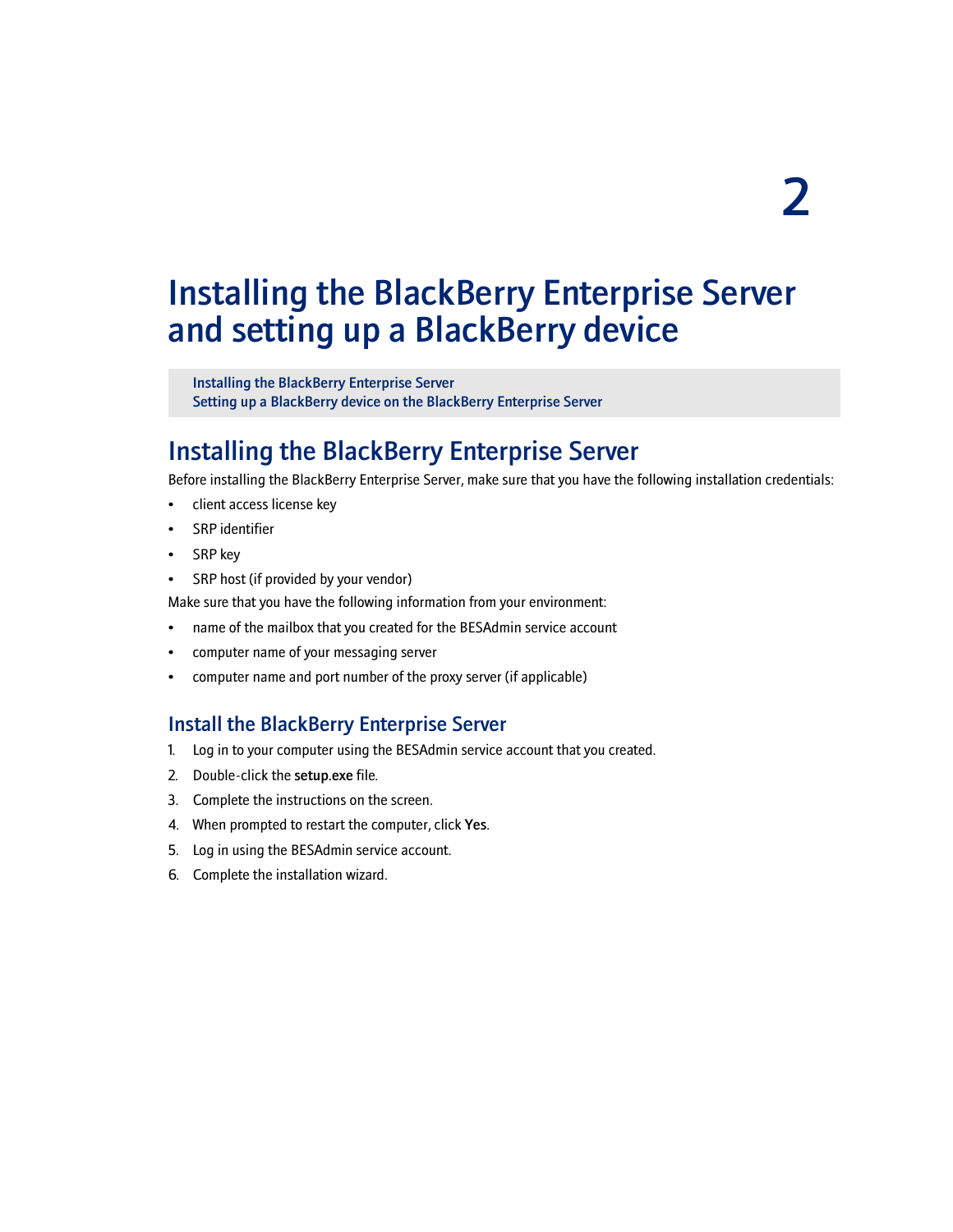### <span id="page-9-0"></span>Setting up a BlackBerry device on the BlackBerry Enterprise Server

After you have installed the BlackBerry Enterprise Server, perform the following tasks to set up a BlackBerry device:

- Add a user account to the BlackBerry Enterprise Server
- Send a wireless enterprise activation password to a user

See the *BlackBerry Enterprise Server Version 4.1.3 System Administration Guide* for more information.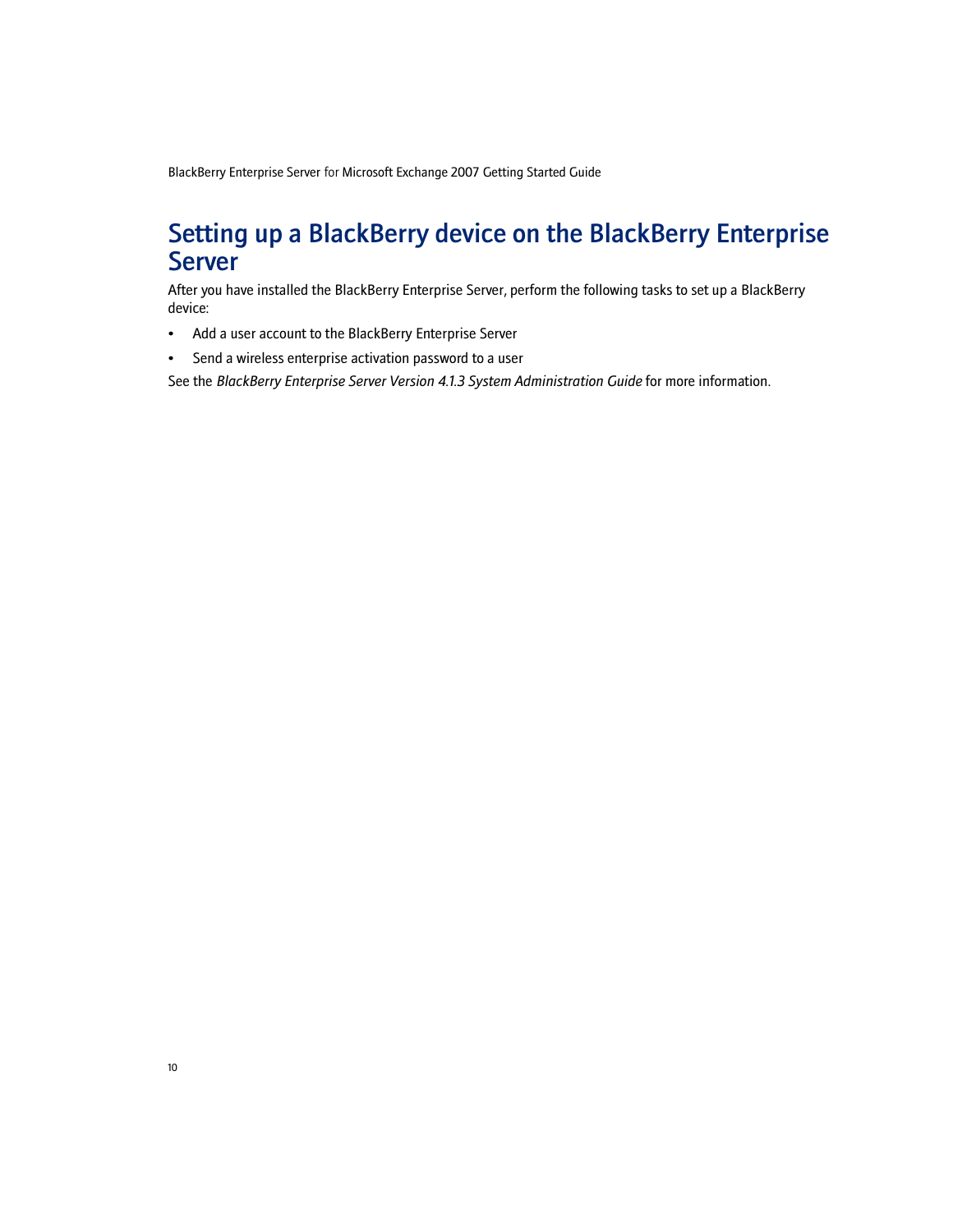## <span id="page-10-1"></span>Appendix A: Troubleshooting

<span id="page-10-0"></span>[Troubleshooting the installation process](#page-10-2)

## <span id="page-10-2"></span>Troubleshooting the installation process

#### <span id="page-10-3"></span>The setup program does not install a third-party tool successfully

- 1. In the BlackBerry Enterprise Server installation media, open the Tools folder and locate the application that you want to install.
- 2. Install the third-party tool manually.
- 3. Start the setup program again.

#### <span id="page-10-4"></span>The "Previous version detected but no database available" message appears

Verify that the registry keys identifying your BlackBerry Configuration Database are present.

- 1. On the computer where you plan to install the BlackBerry Enterprise Server, start the Registry Editor.
- 2. In the left pane, browse to HKEY\_LOCAL\_MACHINE/Research In Motion/BlackBerry Enterprise Server/ Database.
- 3. Create the following string values (if they do not exist):

Note: These values are case-sensitive.

- DatabaseName: Type the name of the BlackBerry Configuration Database.
- DatabaseServerMachineName: Type the computer name of the database server.
- 4. Start the setup program again.

#### <span id="page-10-5"></span>The client access license key does not write to the database

- 1. Cancel the setup program.
- 2. Log out from the computer.
- 3. Log into the computer using the same account that you used to start the installation process.
- 4. Start the setup program again.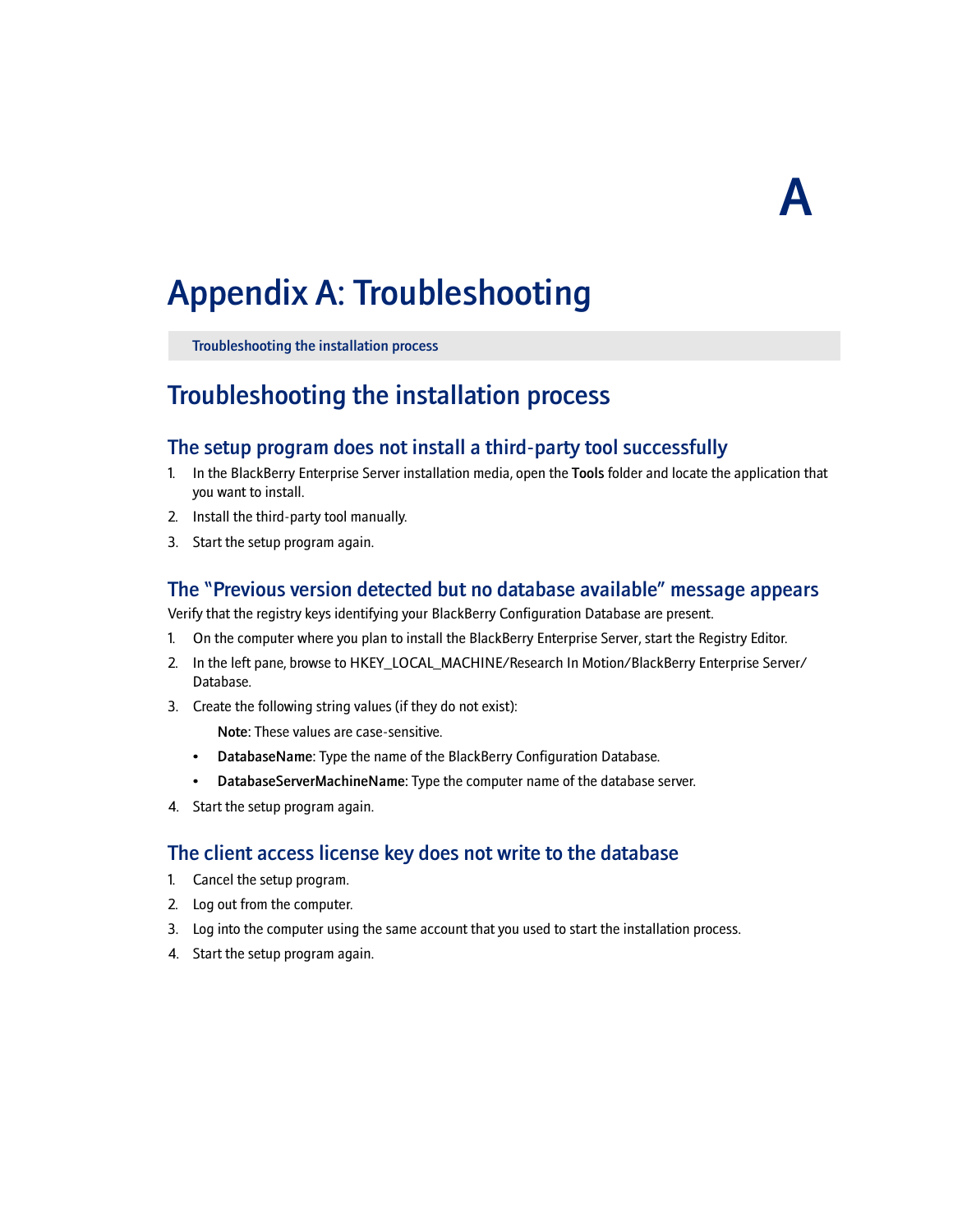#### <span id="page-11-0"></span>The setup program does not prompt you to edit or confirm the MAPI profile

Create and edit the MAPI profile manually.

- 1. In the BlackBerry Enterprise Server installation media, in the Tools folder, double-click the Fixmapisvc.exe file.
- 2. At C:\winnt\system32\ or C:\windows\system32\, verify that the mapisvc.inf file is installed.
- 3. On the taskbar, click Start > BlackBerry Enterprise Server > Edit MAPI Profile.
- 4. Type the Microsoft Exchange Server name.
- 5. Click the mailbox associated with the MAPI profile.
- 6. Click OK.

#### <span id="page-11-1"></span>The setup program needs access to the Microsoft .NET Framework Version 1.1 media

This issue might occur if you install service pack 1 to a previously installed version of Microsoft .NET Framework Version 1.1.

- 1. When the setup program prompts you for the location of the netfx.msi file, in the BlackBerry Enterprise Server installation media, browse to the Tools folder.
- 2. Open the netfx.msi file.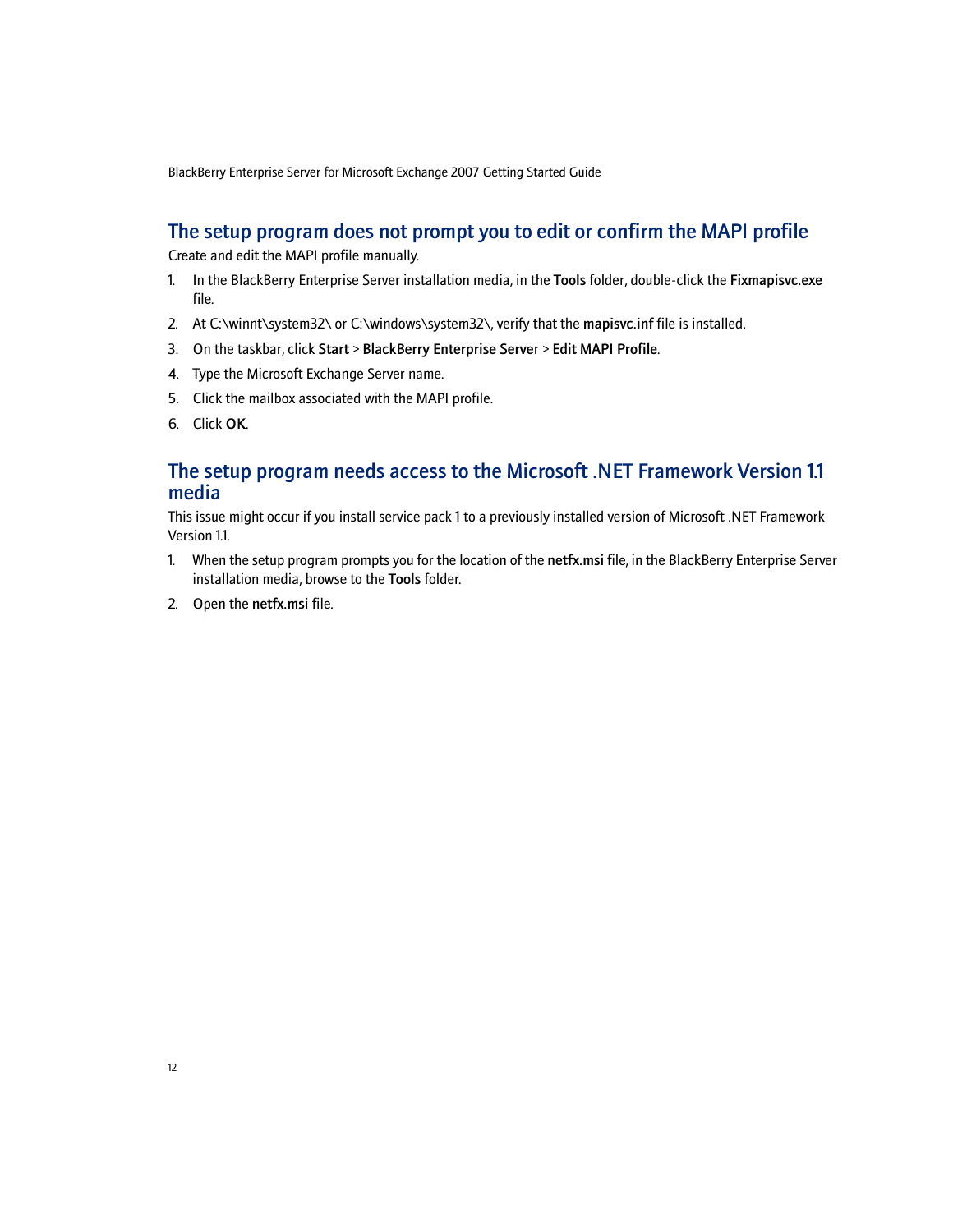## <span id="page-12-1"></span>Appendix B: Known issues

<span id="page-12-0"></span>[Known issues](#page-12-2)

### <span id="page-12-2"></span>Known issues

This section lists known issues for BlackBerry Enterprise Server Version 4.1.3 for Microsoft Exchange 2007. RIM and the vendor are currently working cooperatively to resolve these issues.

| <b>Key issues</b> |                                                                                                                                                                                                                                                                                                                                                                                                                                                               |
|-------------------|---------------------------------------------------------------------------------------------------------------------------------------------------------------------------------------------------------------------------------------------------------------------------------------------------------------------------------------------------------------------------------------------------------------------------------------------------------------|
| SDR 122984        | If a meeting organizer creates an All-day recurring meeting and then removes a meeting attendee who accepts the<br>meeting invitation, the meeting organizer cannot cancel the meeting or remove the attendee from the appointment in<br>Microsoft Outlook. The meeting organizer might receive a "This meeting cannot be sent because there are no receipent<br>names in the To box. Would you like to save and close this meeting instead?" message dialog. |
| SDR 122872        | If a meeting organizer creates a recurring meeting to multiple invitees on a BlackBerry device and then tries to remove<br>a meeting attendee from the meeting series, the meeting cancellation message on the meeting attendee's BlackBerry<br>device does not list the names of other meeting attendees.                                                                                                                                                    |
| SDR 123234        | If a meeting organizer creates a recurring All-day meeting and then deletes instances of the meeting series, the deleted<br>instances remain in the calendars on the attendees' BlackBerry devices and in Microsoft Outlook.                                                                                                                                                                                                                                  |
| SDR 123716        | If a meeting organizer sends a meeting invitation to an attendee whose computer is located in a different time zone, the<br>incorrect meeting start time appears in the appointment in the attendee's Microsoft Outlook calendar.                                                                                                                                                                                                                             |
| SDR 123724        | If a meeting organizer creates an All-day meeting in Microsoft Outlook and then changes the time zone on their<br>BlackBerry device, the correct times are not synchronized with the meeting organizer's BlackBerry device or the meeting<br>attendees' BlackBerry devices.                                                                                                                                                                                   |
| SDR 123726        | If a user's delegate accepts a meeting invitation on behalf of a meeting attendee, the attendee's and the delegate's<br>names both appear multiple times in the meeting appointment.                                                                                                                                                                                                                                                                          |
| SDR 123748        | When a meeting organizer creates a recurring meeting appointment and deletes instances of the meeting series in<br>Microsoft Outlook while their BlackBerry device radio is turned off, the deleted instances appear in the Microsoft<br>Outlook calendar when the meeting organizer turns on the BlackBerry device radio.                                                                                                                                    |
| SDR 111460        | If a meeting organizer updates the notes or locations of recurring meeting instances on a BlackBerry device or in<br>Microsoft Outlook, some changes might not appear in Microsoft Outlook or on the users' BlackBerry devices.                                                                                                                                                                                                                               |
| <b>SDR108930</b>  | If you create a recurring daily meeting that ends after 365 occurrences in Microsoft Outlook, the meeting is scheduled<br>without an end date on the users' BlackBerry devices.                                                                                                                                                                                                                                                                               |
| SDR 108382        | If a meeting attendee tentatively accepts a meeting invitation in Microsoft Outlook and then the meeting organizer<br>updates the meeting location on a BlackBerry device, the meeting attendee's status appears as "Invited" on the meeting<br>organizer's BlackBerry device and Microsoft Outlook calendar.                                                                                                                                                 |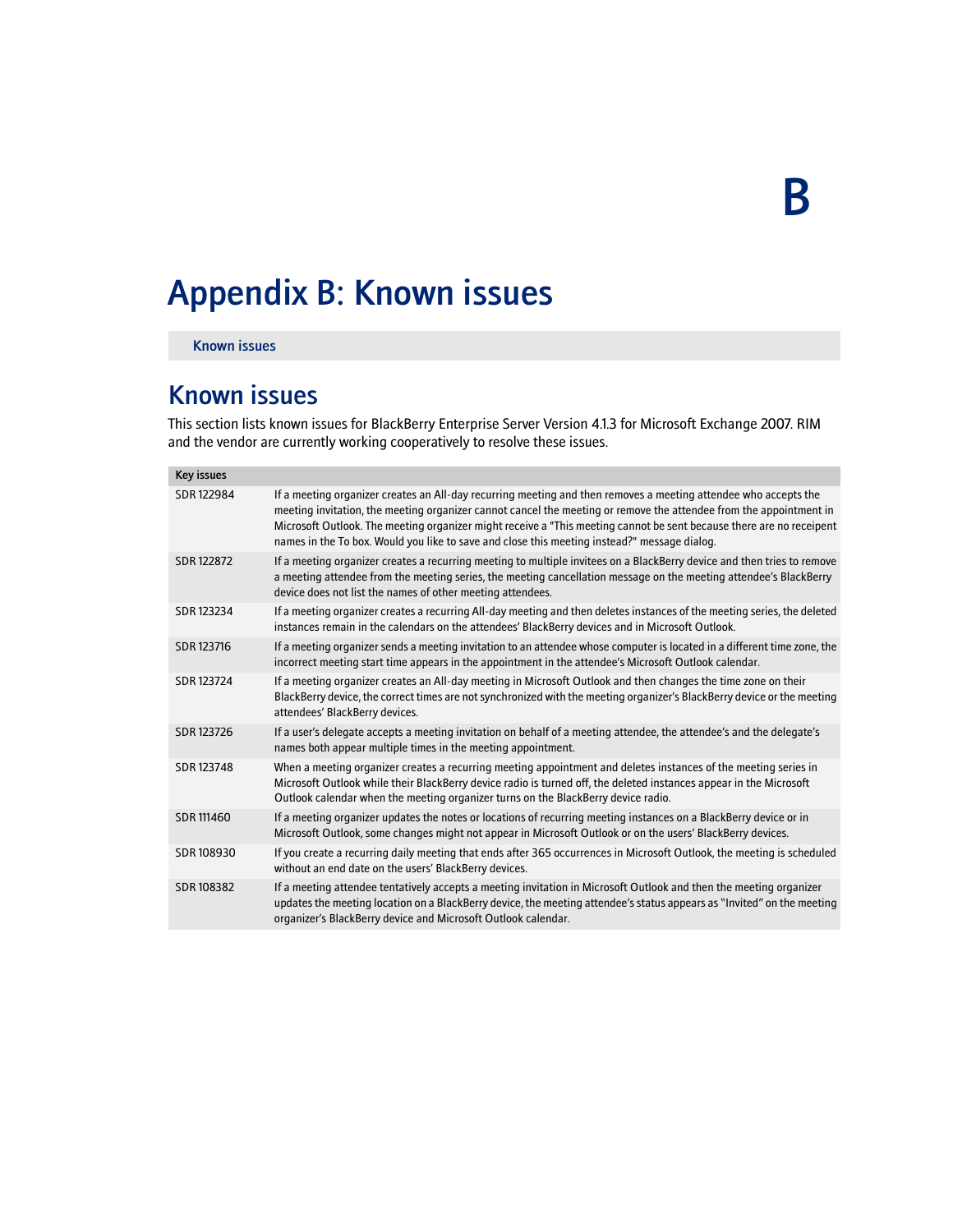BlackBerry Enterprise Server for Microsoft Exchange 2007 Getting Started Guide